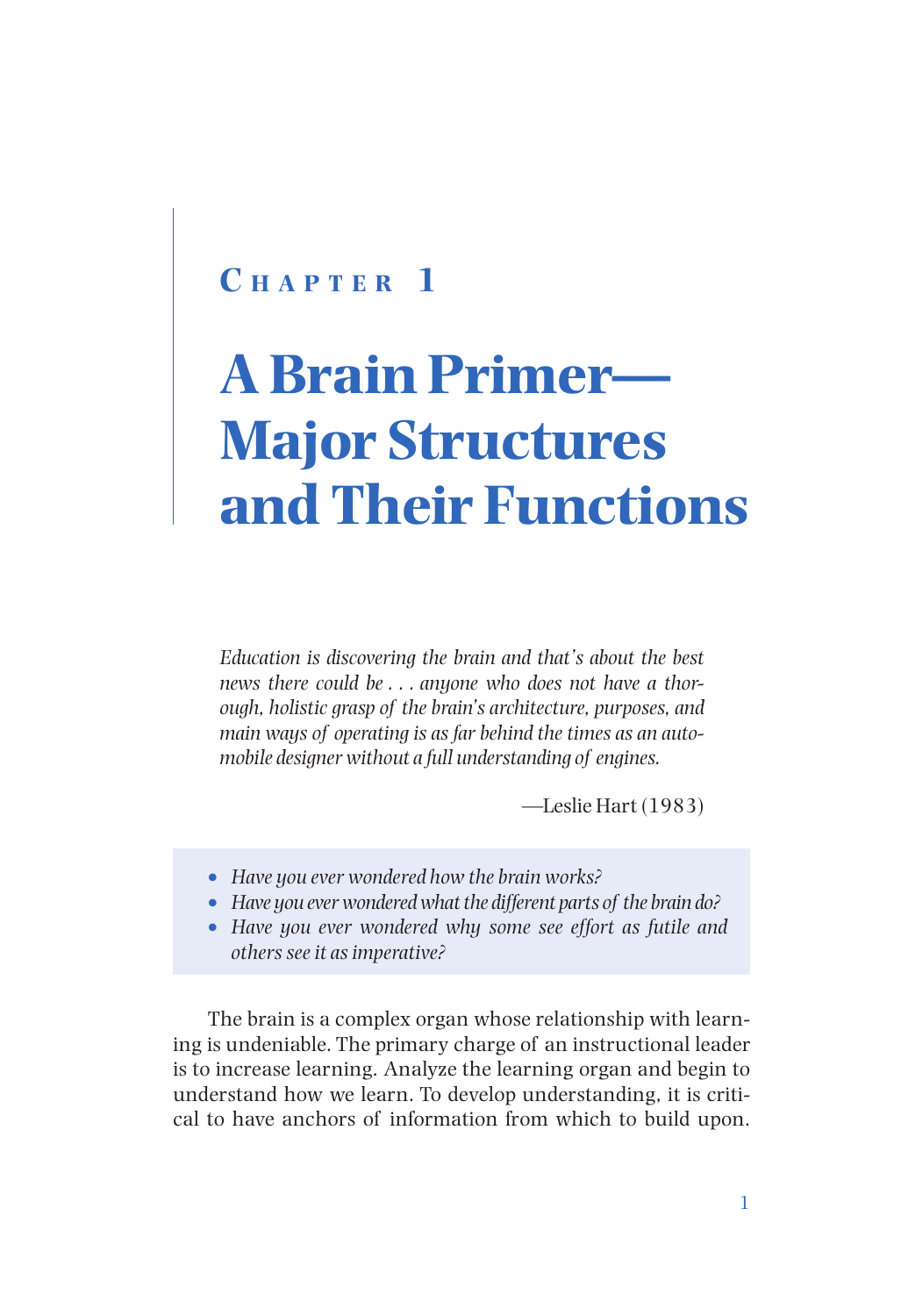This chapter will act as that anchor. Because the remaining chapters in the book may assume knowledge of this chapter, it will serve as a foundation for greater comprehension throughout the remainder of the book. This chapter will discuss the major structures and functions of the brain, what the brain looks and feels like, and how those structures differ in their functions. Readers will explore deep inside the brain to discover the mysteries of this miraculous organ.

Does not understanding how the brain works preclude being an effective instructional leader? Probably not, especially for those who have already enjoyed years of success as an instructional leader. The truth is that brain-compatible methods have been used forever, because they work well, and some people instinctively employ these methods naturally. For those who would benefit from a more deliberate, analytical approach, this book codifies these methods, so instead of relying on experience as the only teacher, an instructional leader can enlist the help of science as well.

An unusually fitting analogy for the workings of the human brain was written by Thomas Armstrong in his book, *Neurodiversity* (2010). Instead of comparing the brain to computers or control towers, which seems to be common, he compares it to a complex ecosystem. In response to comparisons to the brain being like a machine, he writes as follows:

It isn't characterized by levers and gears, wires and sockets, or even the simple binary codes of computers. It isn't hardware or software. It's wetware. And it's messy . . . . The body of a neuron, or brain cell, looks like an exotic tropical tree with numerous branches. The electric crackling of neuronal networks mimics heat lightning in a forest. The undulations of neurotransmitters moving between neurons resemble the ocean tides. (pp. 9–10)

Aside from the beautifully descriptive imagery of this writing, I think this analogy serves as a reminder that understanding the brain is something within everyone's reach. Although it might be complex, it is an integral part of our world and our lives. Some educators I have worked with have expressed the notion that the brain is somehow too complex to understand. They shy away from the topic in an effort to "leave it to the experts." Some might even argue that understanding how the brain works is not a good use of an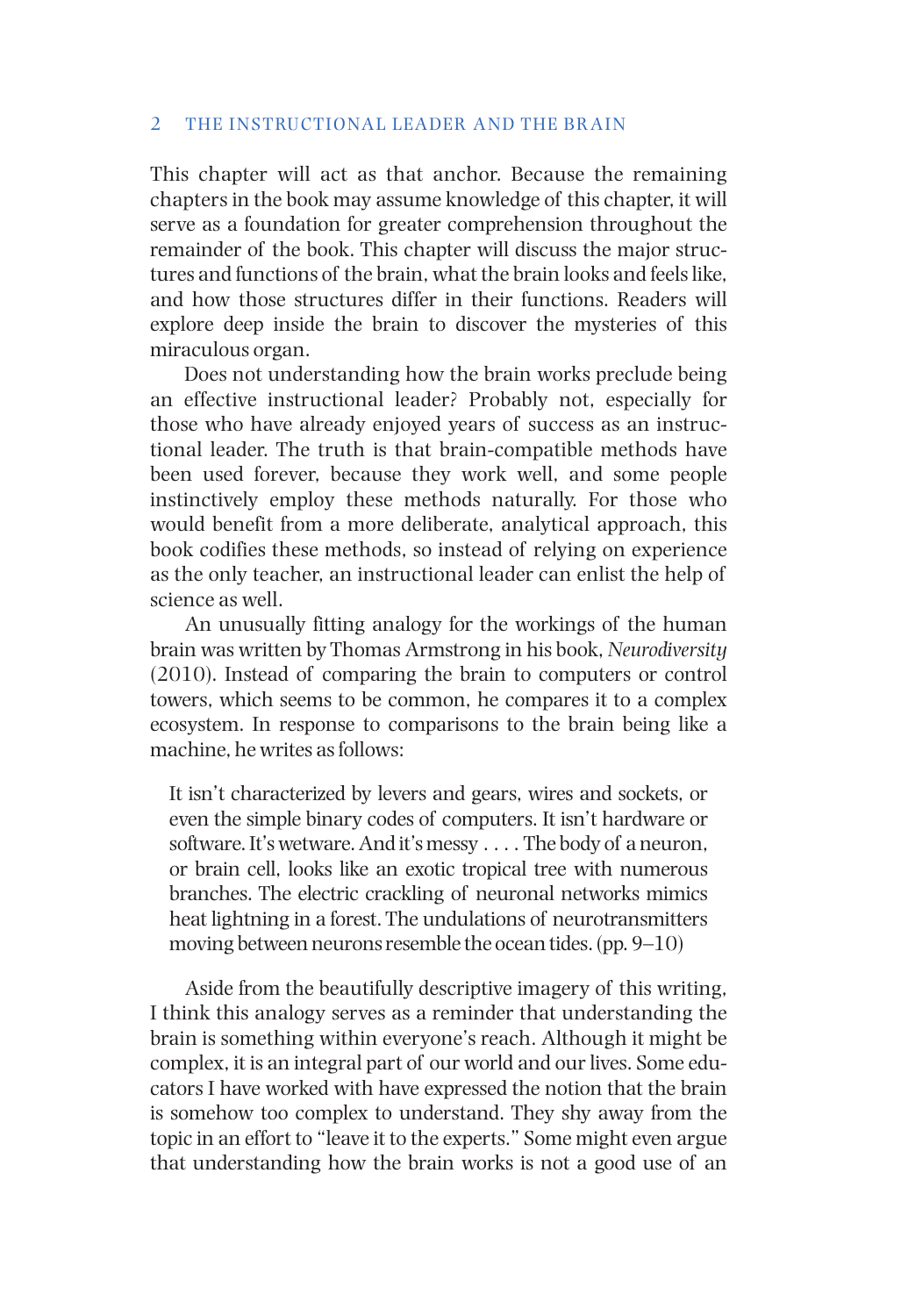educator's time. I would argue that the instructional leaders who understand how the brain works gain exponential understandings in every role and responsibility embedded in their charge. When I understand how the brain works, I better understand learning, teaching, responses, behaviors, communication, and motivation. I'd say that's a pretty good bang for the buck (see Figure 1.1).

# **BRAIN HEMISPHERES**

The human brain weighs about 3 pounds, is about the size of a grapefruit, and is composed of two hemispheres. The consistency of a live brain inside the skull is about that of toothpaste, fresh out of a tube (but wouldn't stick like toothpaste). Taking both hands and making fists, then placing them, touching each other, knuckles

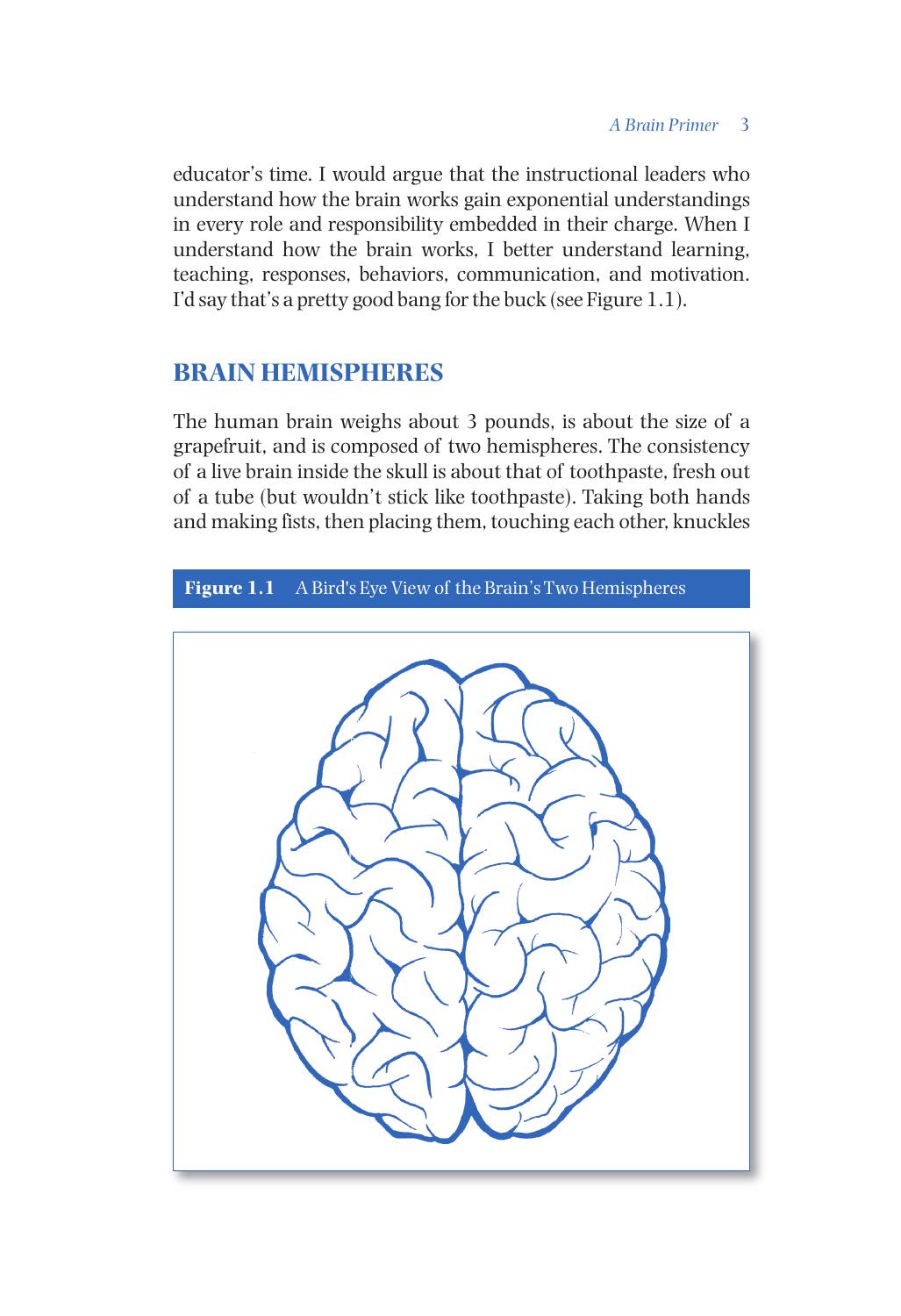to knuckles, will create a decent model of the human brain. Like the two hands have matching elements (two index fingers, two palms, etc.), the brain's hemispheres also have matching elements. For almost every structure in one hemisphere, a matching structure in its twin exists. The right hemisphere controls the left side of your body, while the left hemisphere controls the right side. Although these hemispheres are similar in structure, there are a few differences in general function. The hemispheres of the brain excel at different kinds of thinking, which provides the benefit of various ways of sensing and perceiving. The right hemisphere tends to excel at nonverbal, spatial tasks; it helps with things like awareness, sociability, intuition, holistic thinking, estimation, intonation of speech, and visual memories, among other things. The left hemisphere excels in language and verbal and logical tasks, including things like writing and speaking, calculating, analyzing, tending to grammar and literal meaning of speech, and thinking linearly. The two hemispheres appear nearly separate (due to a large fissure down the middle of the brain), but they are connected by a band of fibers called the corpus callosum. The corpus callosum is made up of a band of axons, the part of a neuron that is in charge of sending information to other brain cells. Like a bridge of sorts, the corpus callosum is what allows the left hemisphere to communicate with the right hemisphere.

Although the idea of being "right-brained" or "left-brained" is antiquated, the two hemispheres *do* specialize in different ways of thinking. This idea might serve as a good reminder for teachers that the unique brains in their classroom specialize in different ways of thinking too. There are students who need a holistic grasp of the big picture (right hemisphere) before hanging onto the parts, just as there are students whose need for linear, sequential (left hemisphere) instruction trumps other methods (see Figure 1.2).

## **CORTEX**

The covering over the hemispheres looks like a wrinkled blanket. These folds and undulations are called sulci (the grooves) and gyri (the bumps) and the covering is the cortex. The cortex is six layers thick and packed with nerve cells called neurons (a kind of brain cell). These neurons represent the grayish appearance of the cortex and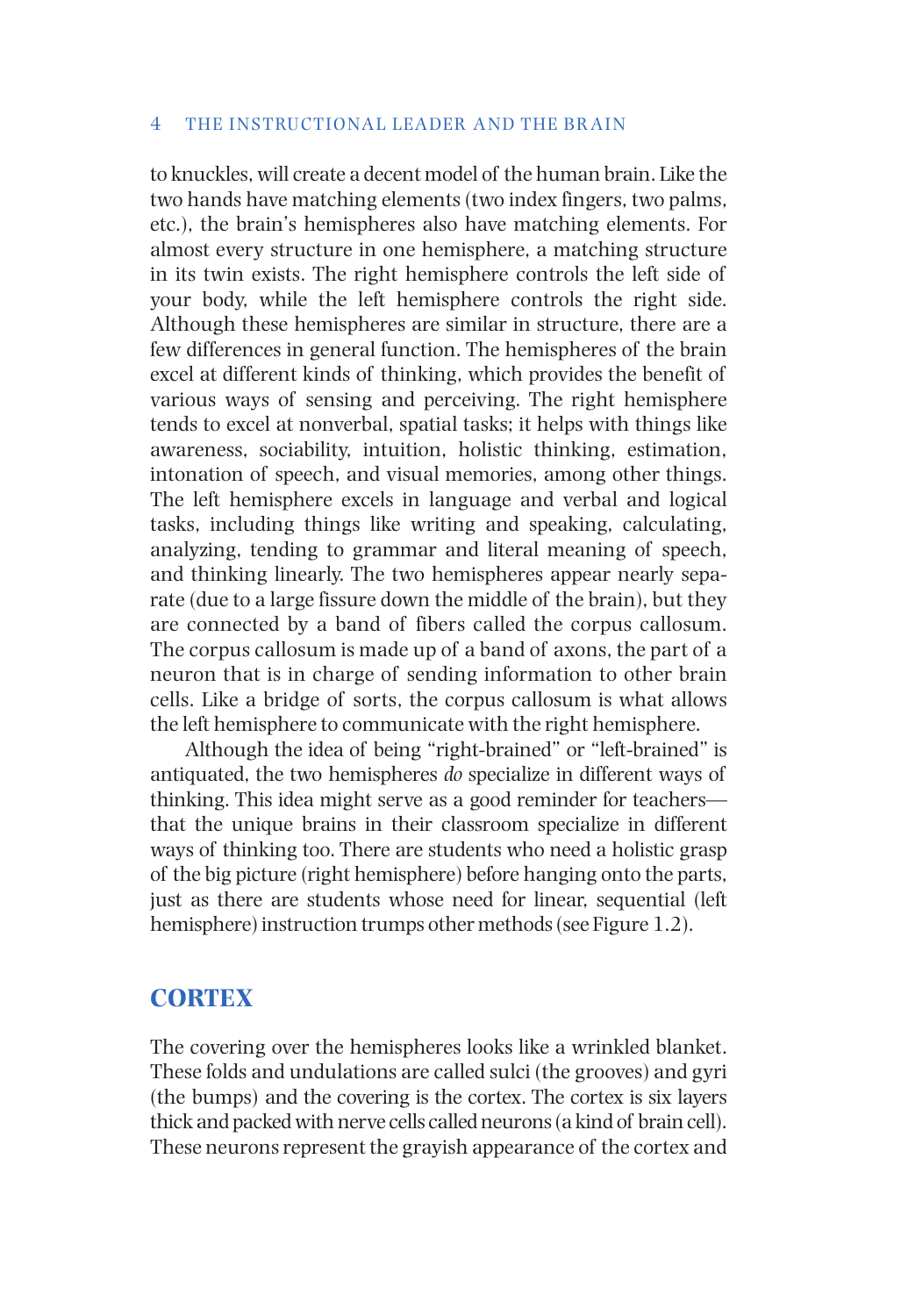#### *A Brain Primer* 5



are referred to as gray matter. The cortex is wrinkled because the wrinkles allow for more surface area. If the cortex were removed and smoothed out, it would be about the size of an extra-large pizza. This allowance is needed because our brains actually grow as we learn. This information is news to many, and when it is shared, it can impact students' views of their intelligence regarding whether it is fixed or malleable.

# **CEREBELLUM**

In the back of the brain, tucked underneath the cortex, is the cerebellum. Instead of folds and wrinkles, the cerebellum has striated tissue that looks more like muscle. It has more neurons than any other part of the brain, and it supports motor and mental dexterity. It influences our ability to balance and move, as well as different kinds of learning and memory. The cerebellum receives an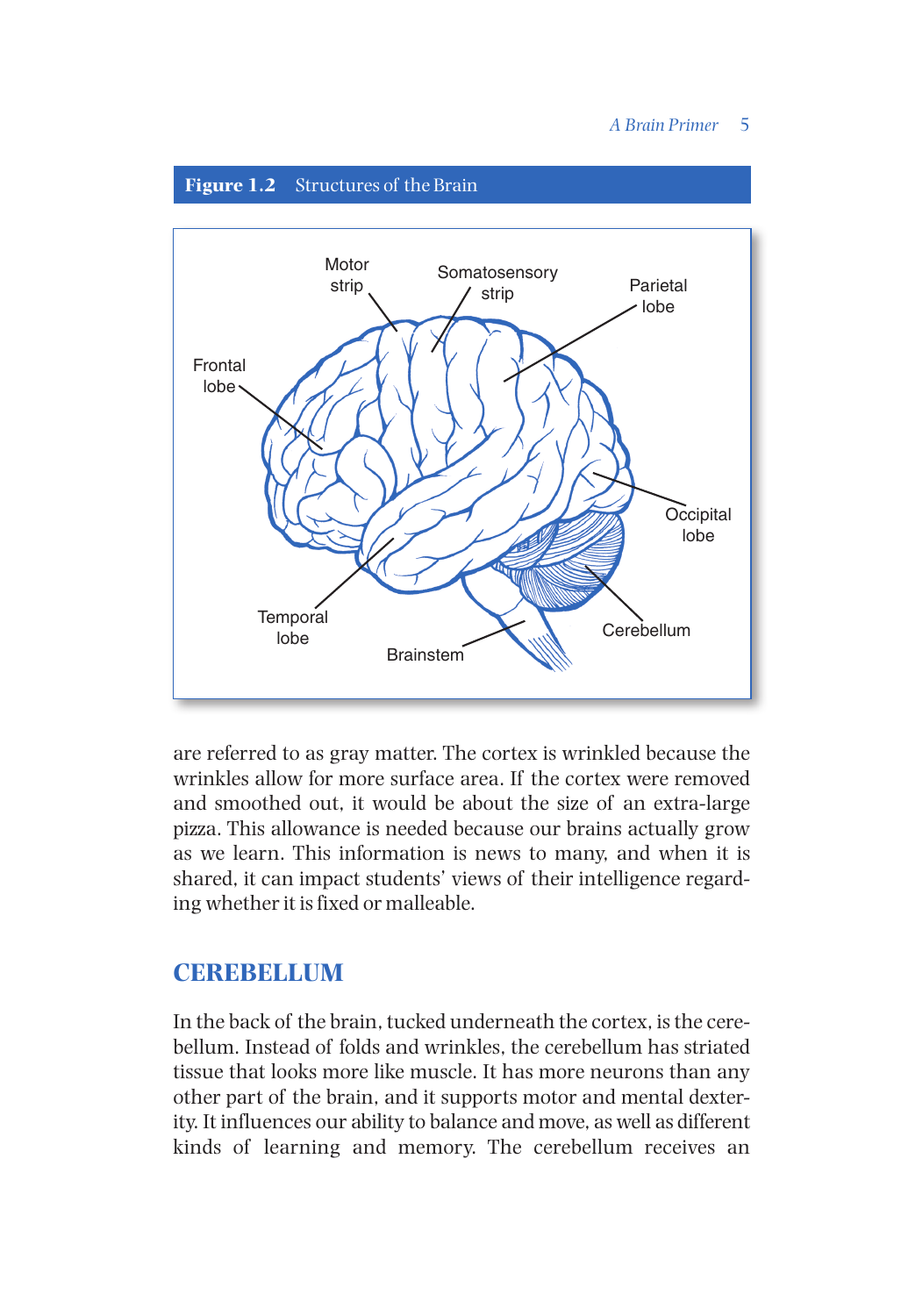enormous amount of information from other parts of the brain, and its ability to sort and process information from the cortex is as important as it is impressive. Research regarding the cerebellum playing a larger role in cognition than previously thought might be reason to view activities in school, such as physical education, with careful consideration.

## **BRAIN STEM**

The brain stem is located in the middle of the base of the brain. It is the structure that connects the brain to the spinal cord. Functions of the brain stem include automatic functions, like breathing, the beating of the heart, and blood pressure. The functions of the brain stem are absolutely necessary to sustain life.

# **LOBES OF THE BRAIN**

Now that I have provided a big picture (right hemispheric) of the external structures of the brain, I would like to go into a little more detail. When looking at an image of a human brain, we see certain regions, some more clearly demarcated than others. These different regions of the brain have specialized functions, and they are referred to as lobes. The different structures have different functions, from thinking skills to motor skills, from meaning making to memory retrieving. The part that is active while a person is solving an algebra problem might be different than the part that is working while a person is jogging around a track. This doesn't mean that only certain sections of the brain work at any one time. Many different areas of the brain work in concert all the time. When thoughts are occurring, a virtual constellation of pathways are involved, with several different regions lending their input. This is why, as will be discussed more later, instruction that includes visual, auditory, and kinesthetic input may be more effective.

There are four main lobes of the brain: the frontal lobes, the temporal lobes, the parietal lobes, and the occipital lobes. The motor strip and somatosensory strip are located between the parietal lobes and the frontal lobes. When we understand the functions of each lobe, we better understand why input that includes different modalities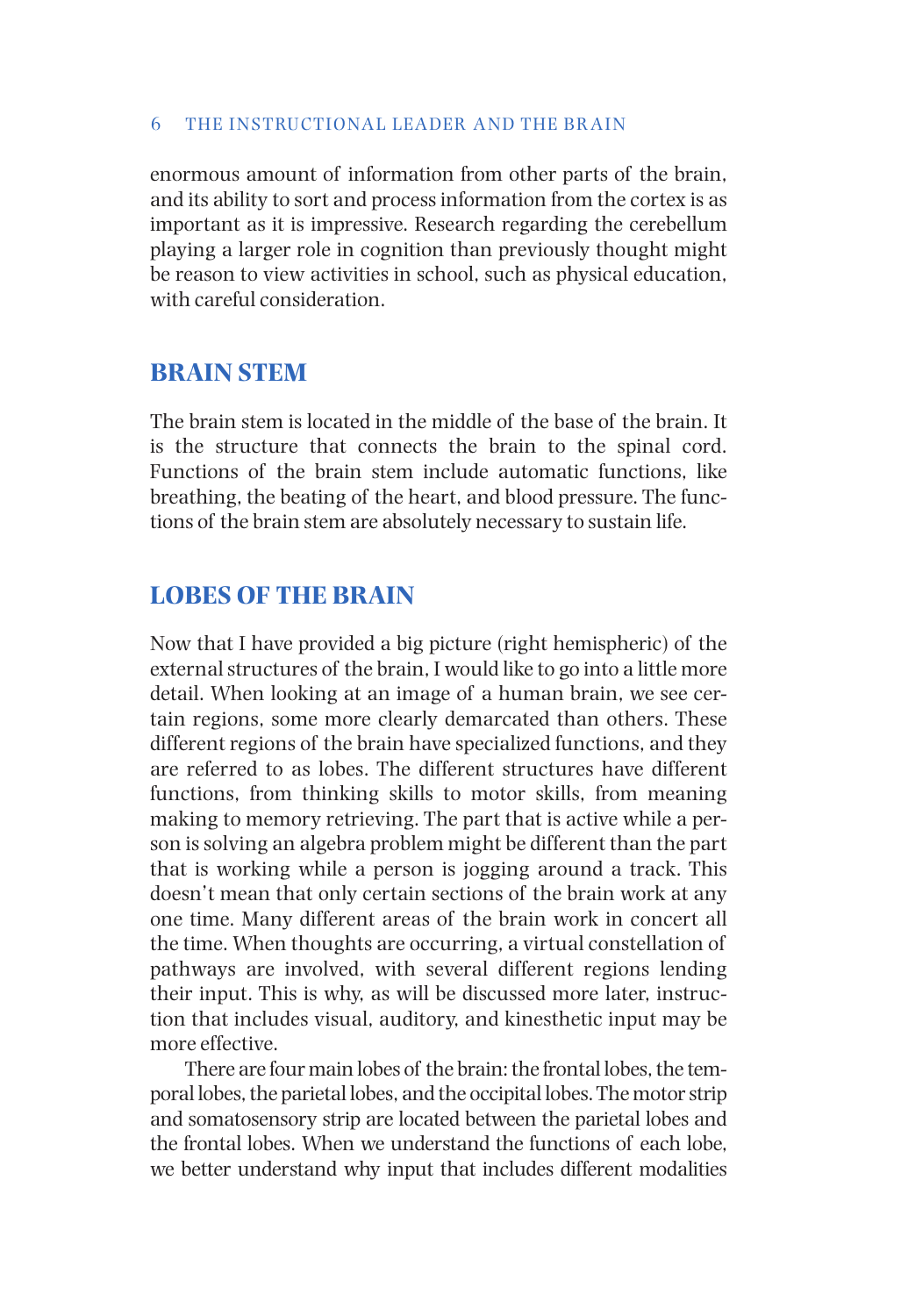can be so effective—it is co-opting various parts of the brain, which in turn, may create more pathways of thought or recall.

#### **FRONTAL LOBES**

The location of the frontal lobes is easy to remember because they are in the front of the head, right behind the forehead. These two lobes represent about a third of the cortex and contain the prefrontal cortex, an area in charge of executive functions. That means the frontal lobes help people think in ways that include setting goals, delaying gratification, recognizing future consequences from current actions, overriding or suppressing inappropriate responses, recalling memories that are not task based, synthesizing information, and making sense of emotions. This area of the brain is the mecca of problem solving, critical thinking, and creativity.

The frontal lobes reach full maturity somewhere in the second decade. This means that many of our students in a K–12 system are not operating with a fully matured brain. This does *not* mean that children from preschool through high school don't use their frontal lobes for higher level thinking. What it does mean, however, is that the kinds of executive thinking we can depend on from adults are not always accessible to our students. There are things we can do in schools to act as surrogate frontal lobes for children. For instance, incorporating protocols for goal setting (a function of the prefrontal cortex) in classrooms can act as a scaffold for frontal lobe use. Helping students delay gratification (another function of the prefrontal cortex) by implementing routines in the classroom where students listen to peers without interruption, or take turns, is another way to assist and enlist and guide frontal lobe use.

Because the frontal lobes play such a large role in learning, memory, and higher-level thinking, educators must do what is necessary to protect these precious areas from damage, either physically or psychologically.

# **PARIETAL LOBES**

The parietal lobes are located behind the frontal lobes and in front of the occipital lobes, across the top of the head. The parietal lobes help people integrate sensory information from their environment.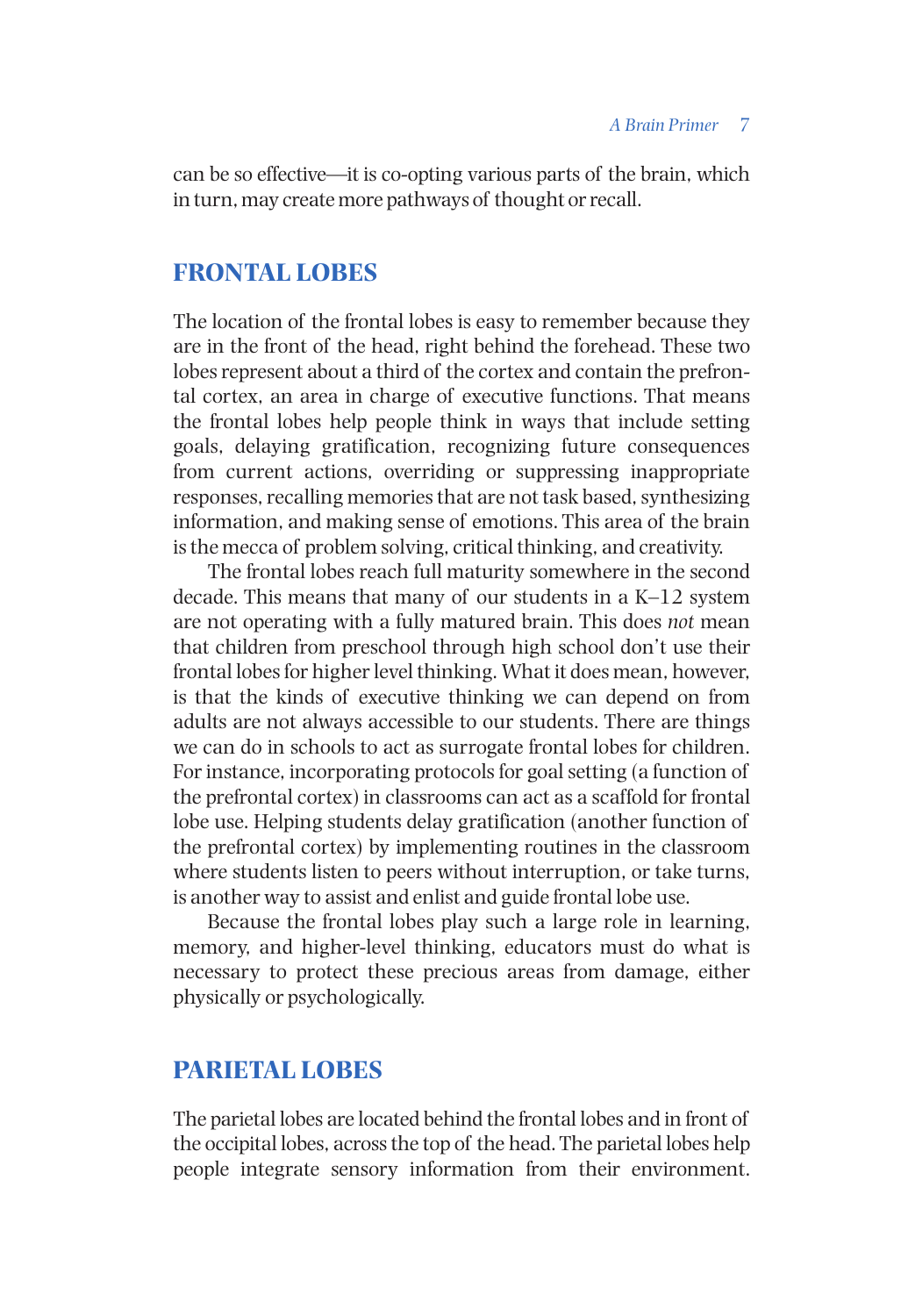Portions of the parietal lobes are involved in visual-spatial processing, known as the "where" and "how" stream. They help people know where they are in space relative to objects that surround them, and they allow us to manipulate our bodies and objects in an effective way. This is what enables people to move through a crowded room without bumping into others along the way or to know approximately how much further one has to walk to get to the coffee shop in sight. Students who display a lack of orienting or integrating information about where their body is in space might, on the surface, simply appear to be clumsy or not "with it" in a classroom. A teacher who understands there is a specific structure in the brain related to this ability might better understand or find ways to help a student with balance or estimation by using strategies that integrate such skills, like practicing routines and procedures physically*.*

## **MOTOR STRIP**

The motor cortex is located like a headband in between the frontal and parietal lobes. The motor cortex contains different sections that are responsible for various kinds of differentiated movements. Think of all the diverse ways that you move, as well as all the specific purposes for moving. It's no wonder the motor strip differentiates movement. Compare how someone might move when he or she is learning to play a game like tennis to how an avid swimmer might move. On the surface, those two activities might seem very similar, but from a motor cortex viewpoint, differentiation is critical.

Practice is one of the most effective ways to help students acquire motor skills. This is why a coach can be such an asset to someone learning how to throw a fastball or execute a double backflip*.*  Masterful teachers know the importance of creating muscle memories, which might manifest itself by adding movement to words or phrases to help students remember, or practicing procedures in the classroom before expecting students to seamlessly apply them.

## **SOMATOSENSORY STRIP**

The somatosensory cortex is an area of the brain that receives and processes sensations, like pain, heat, and touch. It lies just behind the motor cortex in a headband-like shape. A map exists on the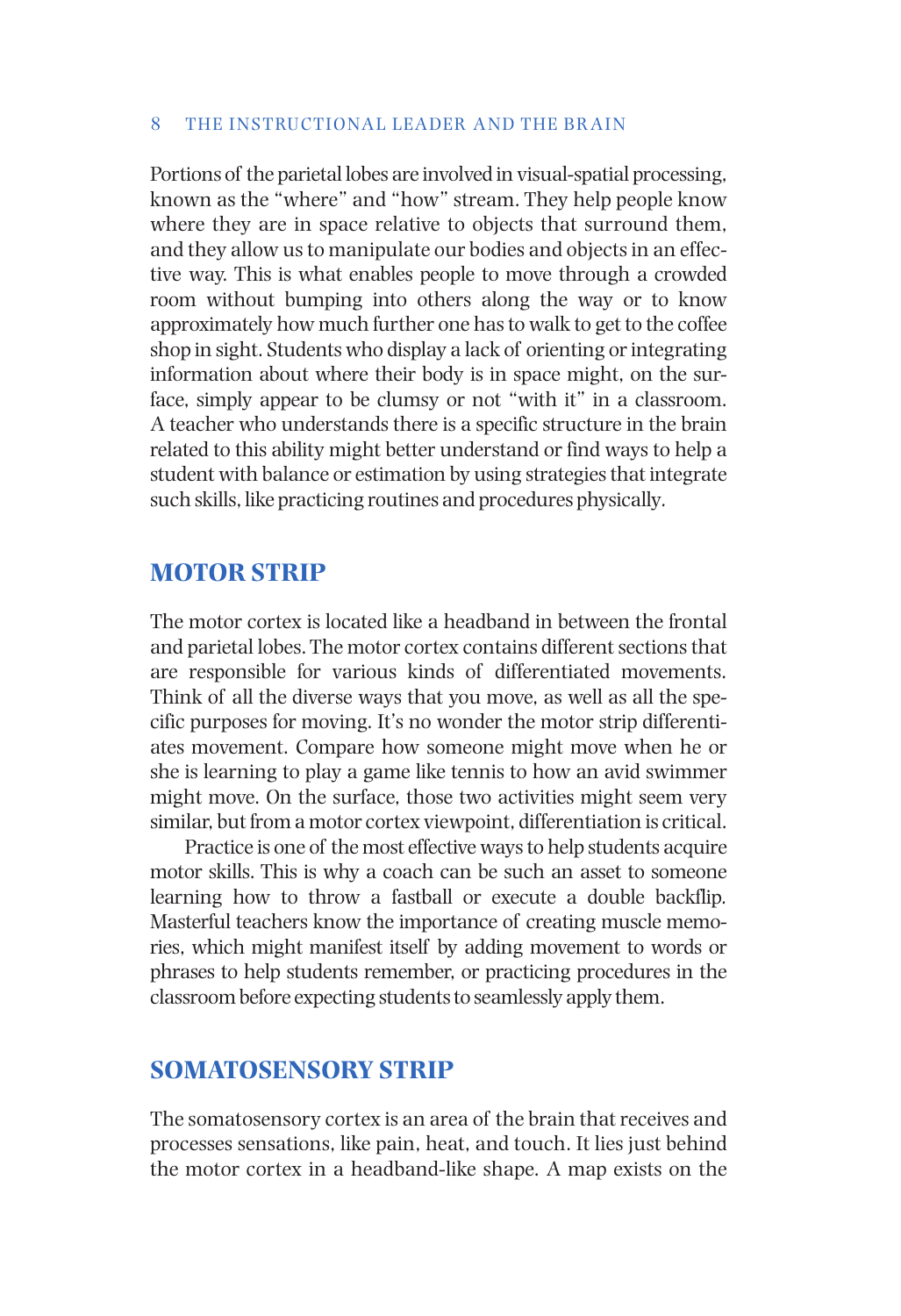somatosensory cortex, which includes touch receptors for each part of the body. This map has touch receptors that are unevenly distributed across the cortex. In certain parts, where a great deal of sensitivity to touch exists, there is a greater proportion of receptors, which means a person can feel even subtle differences in texture or vibration, like on the fingertips. Other less sensitive parts of the body show a much greater distance between touch receptors, like on the back.

## **TEMPORAL LOBES**

The location of the temporal lobes is easy to remember because they are near our temples. The temporal lobes are extraordinarily important with regard to language, auditory processing, and memory. With regard to language, the temporal lobes help us to verbalize language as well as comprehend it. In most people, the verbalization skills, comprehension, syntax, and processing of language are positioned in the left temporal lobe, while the ability to understand tone of voice, prosody, and vocal subtleties occurs in the right temporal lobe.

When Jill Bolte Taylor, author of *Stroke of Insight* (2006), describes the morning she experienced her stroke (which affected her left hemisphere), she describes a conversation on the phone with her secretary in which she said the secretary sounded to her just like a golden retriever. She comprehended none of the meaning, grammar, or syntax of the words in the conversation, but she did pick up on the tone and prosody (her undamaged right temporal lobe at work) and was somehow able to communicate that she needed help.

Certain kinds of memory are also a specialty of the temporal lobes. Episodic memory, the kind that enables someone to remember an event or "episode"; declarative memory, the kind that enables someone to remember facts and figures; and the movement from short term to working memory are assisted by the temporal lobes. A structure called the hippocampus sits deep within the temporal lobes and plays a large role in short-term and working memory formation. There have been cases where people have had the hippocampus surgically removed, due to persistent and violent epileptic seizures, and the result was a major deficit in the ability to form new memories. Memory is discussed further in a subsequent chapter.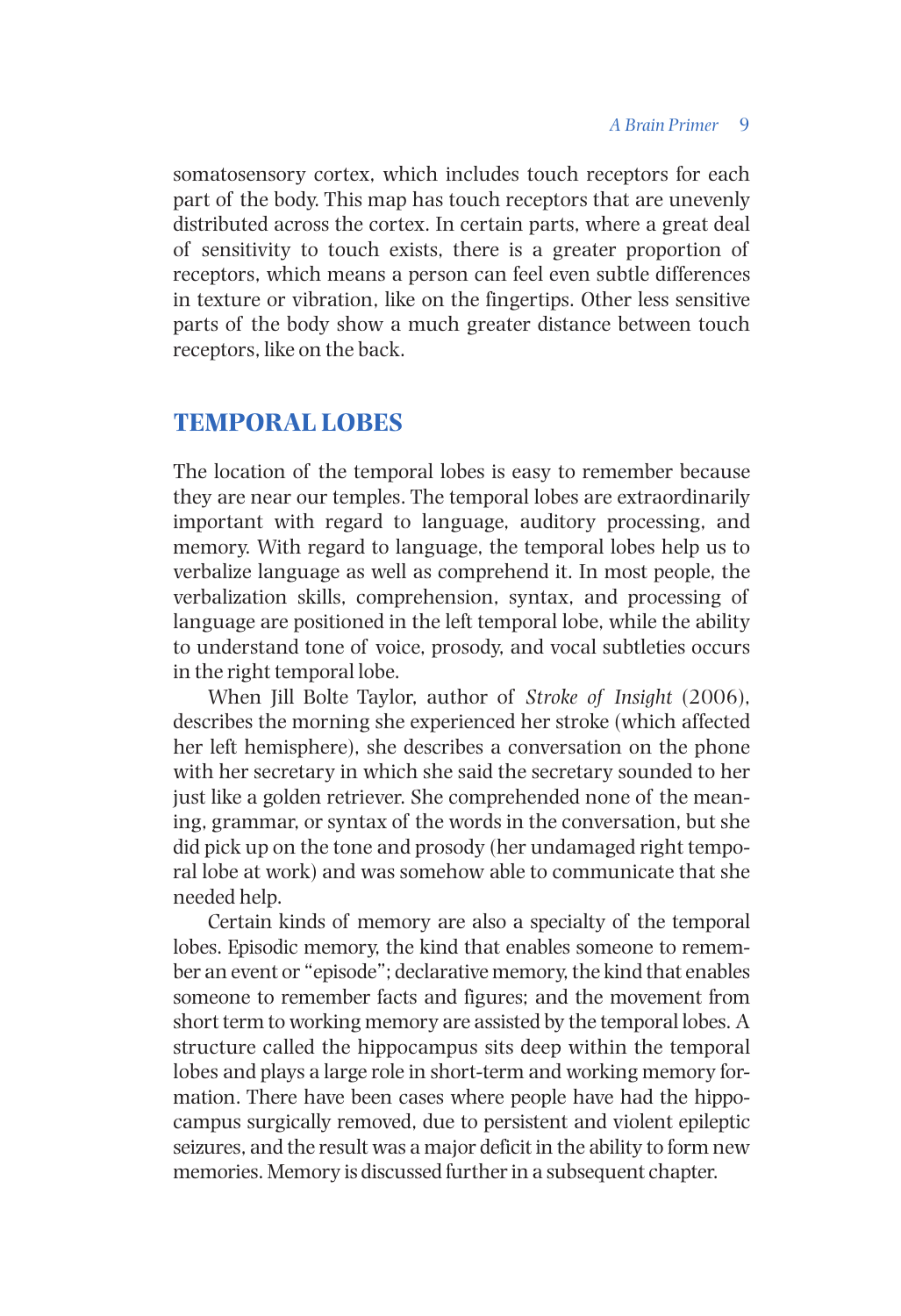# **OCCIPITAL LOBES**

The occipital lobes are the visual processing center of your brain and they enable you to see all the different shapes and colors in the world. Images and visuals are also stored as memories in the occipital lobe. The word occipital comes from the Latin words meaning "back of the head," which is a way to remember the location of these lobes. They rest right under the occipital bone of the skull.

The occipital lobes represent about a fourth of the cortex, and they are extremely efficient visual processors. When we use images along with speech, we not only enhance our audience's understanding, we enhance their recall as well. In fact, in a famous study by a man named Lionel Standing (1973) in the 1970s, participants were shown 10,000 images in a five-day period. After the five days, participants were again shown some of the originally viewed pictures, with some new pictures thrown into the mix. Subjects were able to discriminate the ones they had seen earlier from the new images about 80% of the time. The more vivid the image, the more likely they were able to recall it later. Ability to recall images in the short term averages about 90%, while the ability to recall images in the long term (months later) is about 75%. That's an incredibly effective system.

Teachers can take advantage of our highly efficient visual system by using visuals before and during instruction to help students make quick connections. For instance, when teaching a vocabulary word, finding a visual that represents that word will help students' initial understanding, as well as recall. Before teaching about a civilization, a teacher can show images of the geography, the people, and the artifacts, so students can easily and quickly tap into prior knowledge or add to their current neural networks.

## **CELLULAR BRAIN**

Now that the structures of the brain are understood, it's time to go even deeper, to a microscopic level. The brain is made up of fat, water, and protein. There are different kinds of brain cells. For our purposes, the two important cells are neurons, which are the cells that communicate via electro-chemical messages, and glia. Glia are brain cells that act as structural supports and little nurses, taking care of the neurons. At this time, it is believed that glial cells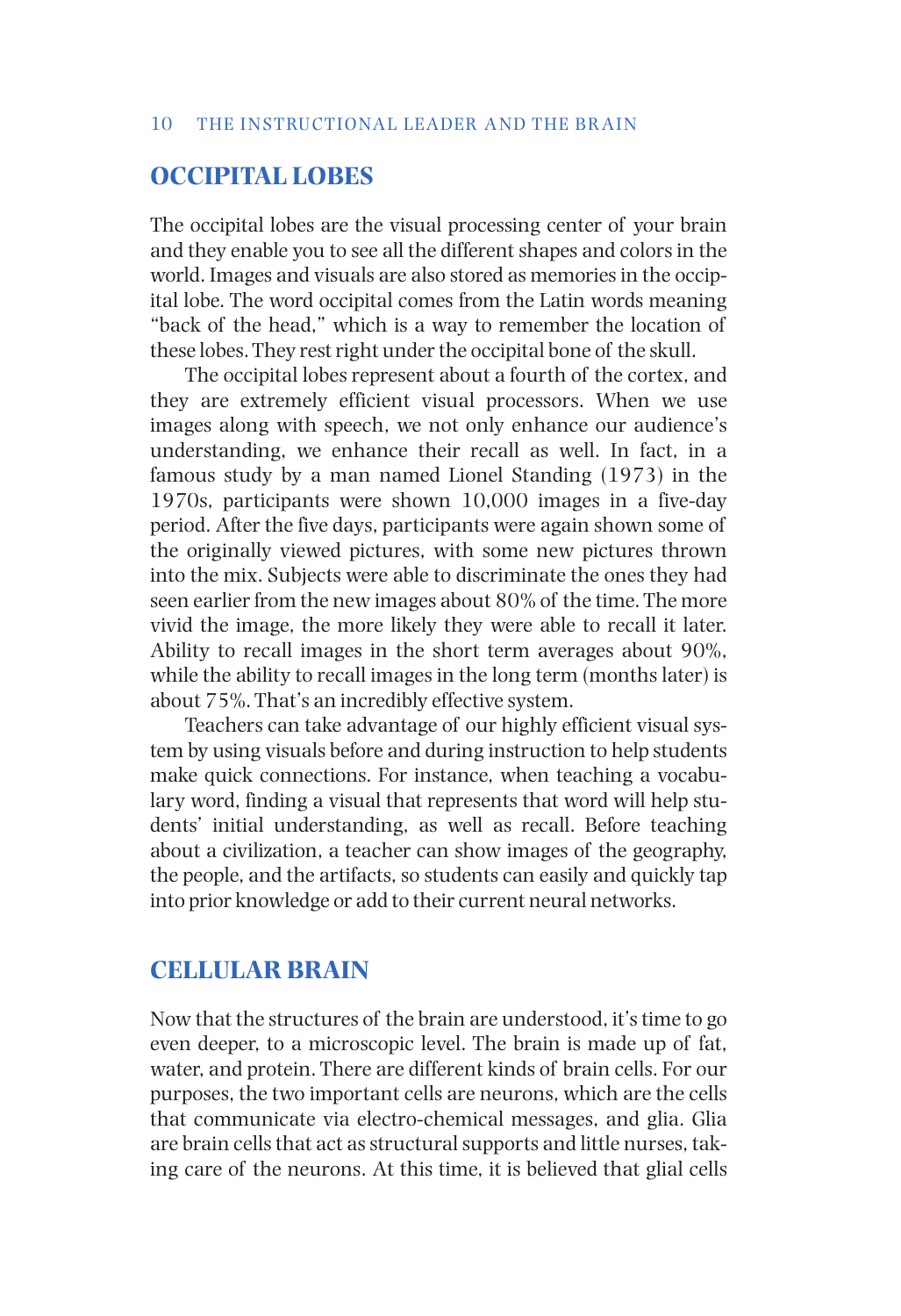don't communicate in the same way that neurons do, but recent research is surfacing the possibilities that glial cells play a more expanded role than support system for neurons.

Each neuron is a self-contained functioning unit. The three basic parts of a neuron are the cell body, the dendrites, which receive incoming information, and the axon, which sends outgoing information. The hand is a pretty decent model of a neuron. The palm of the hand represents the cell body, where the DNA lives. The fingers represent the dendrites, while the axon might be the forearm. A substance called myelin wraps around the axon to provide a form of insulation and acts as a superconductor. Myelin is a fatty, waxy substance that allows for optimal processing speed (see Figure 1.3).

The brain is packed with neurons, about 100 billion. When information is processed through the brain, neurons communicate with neighboring networks to create a symphony of thought. The more often certain networks are used, the more efficiently they may work. The more networks are working efficiently, the richer the neural networks may become. This information helps

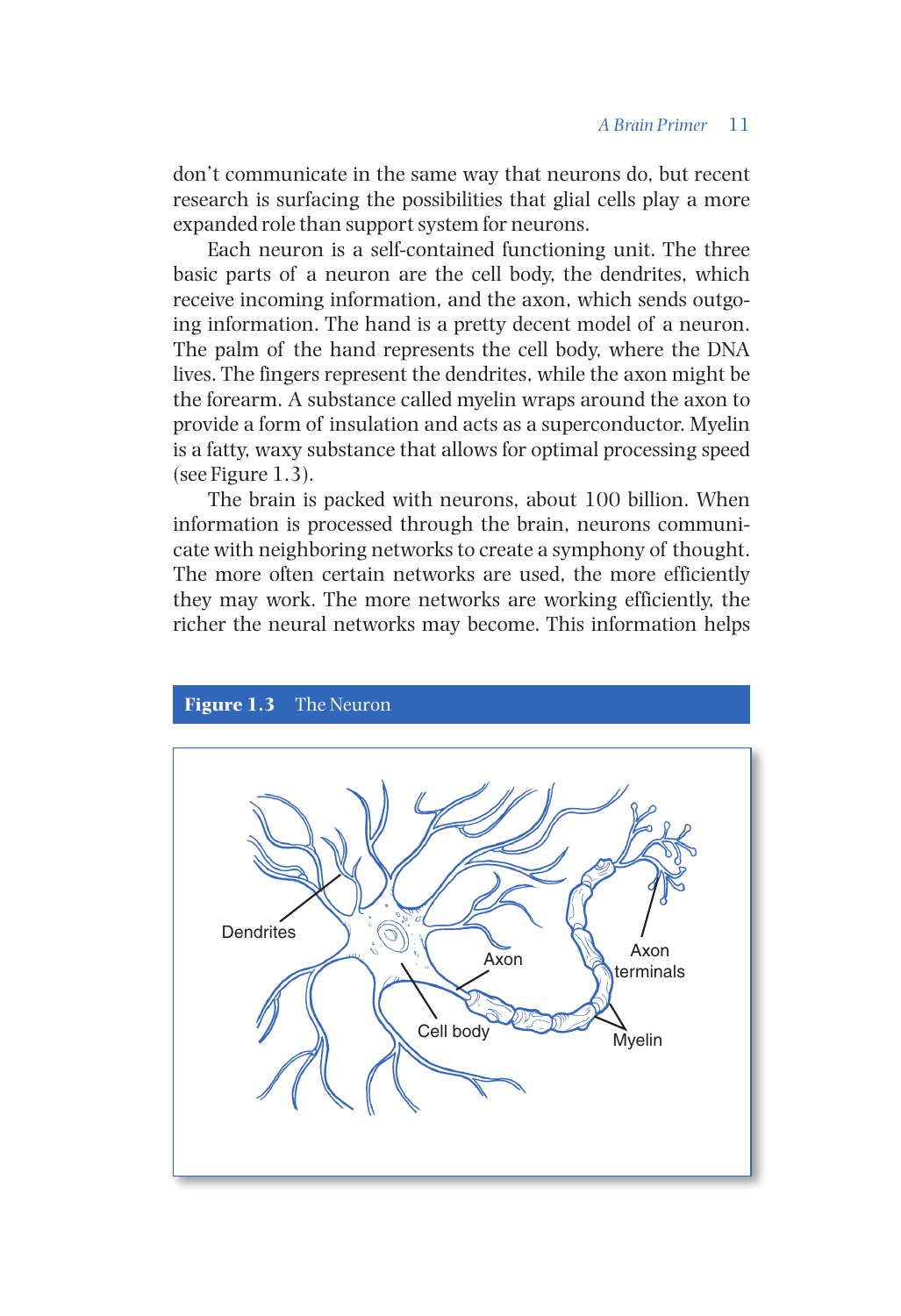instructional leaders, teachers, and students understand that learning is an active process that is, in part, controlled by the learner. Effort, practice, and elaboration of thought might play a greater role in getting smarter than genetics. Educators have some control over things like practice and elaboration. They can engineer the environment in ways that enhance neuronal communication, and that's what learning is all about.

Understanding the structures and functions of the brain, including some of the key vocabulary, is the first step in comprehending how the brain works. Each of the subsequent chapters build upon this foundational knowledge and add new dimensions to it. This will augment the instructional leader's repertoire and comfort level when providing resources for teachers, serving as an instructional expert and communicating to colleagues or parents about our most important charge as instructional leaders—how we learn.

Understanding how the brain works, coupled with knowledge of plasticity and mindsets, provides the instructional leader with vital information when considering how to assist teachers in improving their practice.

# **PLASTICITY'S ROLE IN INSTRUCTIONAL LEADERSHIP**

I believe that average teachers can become good teachers and good teachers can become great teachers. The same can be said of instructional leaders. I believe this because I have witnessed it throughout my career. But brain plasticity trumps this empirical evidence. Plasticity is a term used to explain how the brain can change its physiological structure. With each new learning experience, new connections are made among groups of neurons. Like sections of superhighways, these groups of neurons, called neural networks, can connect to one another in various, unique configurations. As people learn more, depth of understanding increases, and these neural networks become denser. This is why an expert in a field has less difficulty making connections between seemingly unconnected ideas. The expert has more on-ramps and off-ramps from which to pull information. These thickets of neurons and biological infrastructures result in the kind of intellectual flexibility needed to adapt and continue to think on one's feet in a new or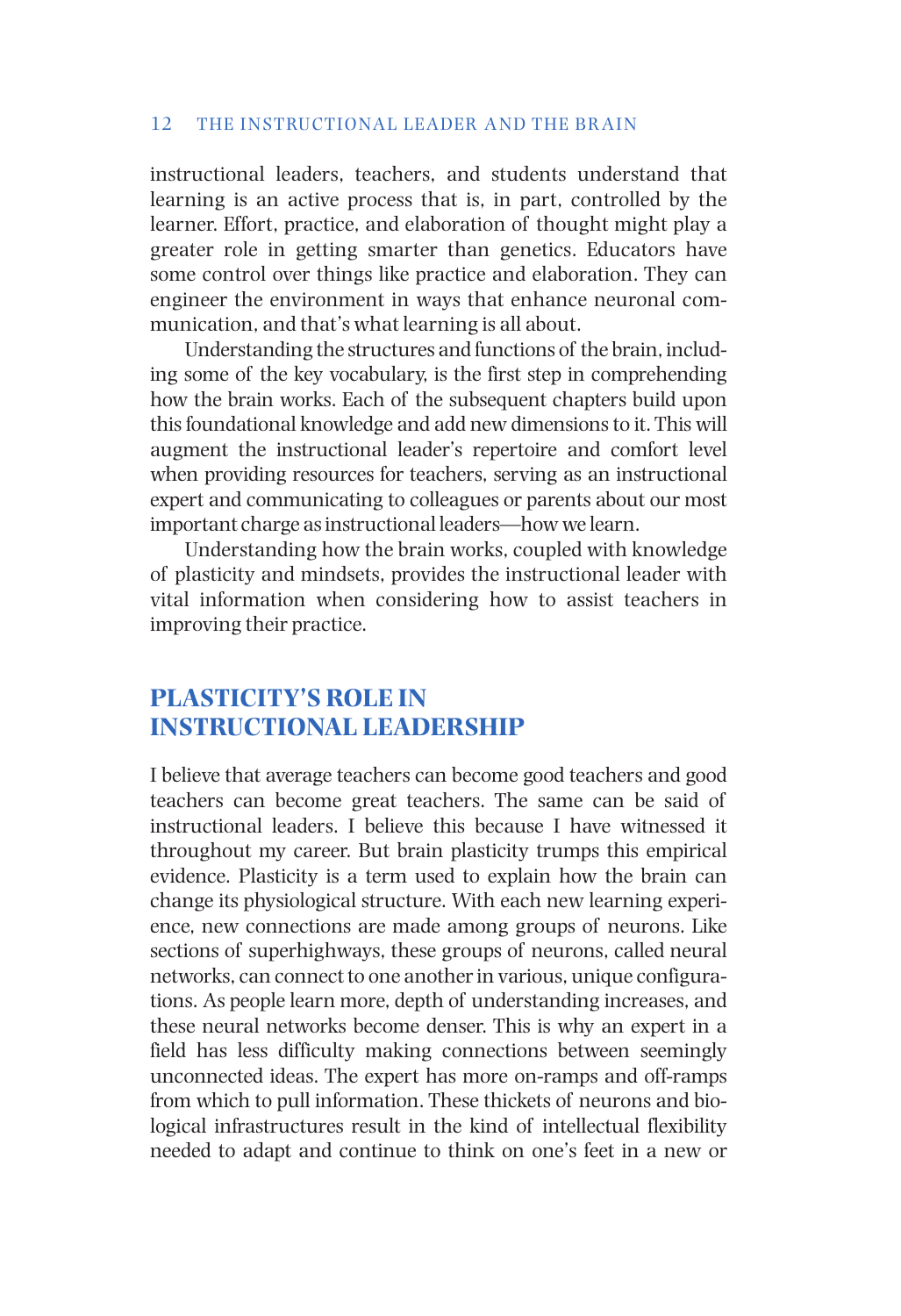novel context, the kind of skill that benefits teachers, students, and instructional leaders everywhere. It was once believed that the brain you are born with is the same brain you die with, but we now know this is not the case (National Research Council, 1999). Effort, hard work, and deliberate, effective practice, can improve cognitive and physical abilities. This is very good news for instructional leaders and the teachers who aspire to continue to learn and grow.

# **MINDSETS AND INSTRUCTIONAL LEADERSHIP**

Plasticity reveals itself in different ways. People can change or develop new ways of thinking or habits of mind. The way a person views intelligence and learning has an impact upon that person's life as a learner. Plasticity, as it applies to a mindset, is revealed in the work of Carol Dweck. In her book, *Mindset—The New Psychology of Success* (2006), Dweck describes the ideas and rationale behind mindsets.

According to Dweck, people who believe that they have some power over what they do in their life tend to adopt a certain kind of mindset. Mindsets impact how people respond to challenges and how they see their brains as able to change and grow with experience—or not.

Dweck describes two polarities: the growth mindset and the fixed mindset. Those who believe their effort pays off are those that Dweck would refer to as people with growth mindsets. People who, on the other hand, believe that they are habitually powerless to events in their life, who see themselves as constant victims of circumstances, who see having to expend effort as failing before starting, are people who have fixed mindsets.

The idea that our brains are sculpted by experience is something a person who understands plasticity would recognize, and this belief aligns with growth mindsets. Another hallmark of a growth mindset is the idea that intelligence can be developed. People with growth mindsets embrace challenges, figure out how to stay the course when barriers arise, and find inspiration in the success of others.

Someone with a fixed mindset, on the other hand, believes that intelligence is fixed, that our brains are set, like concrete, with an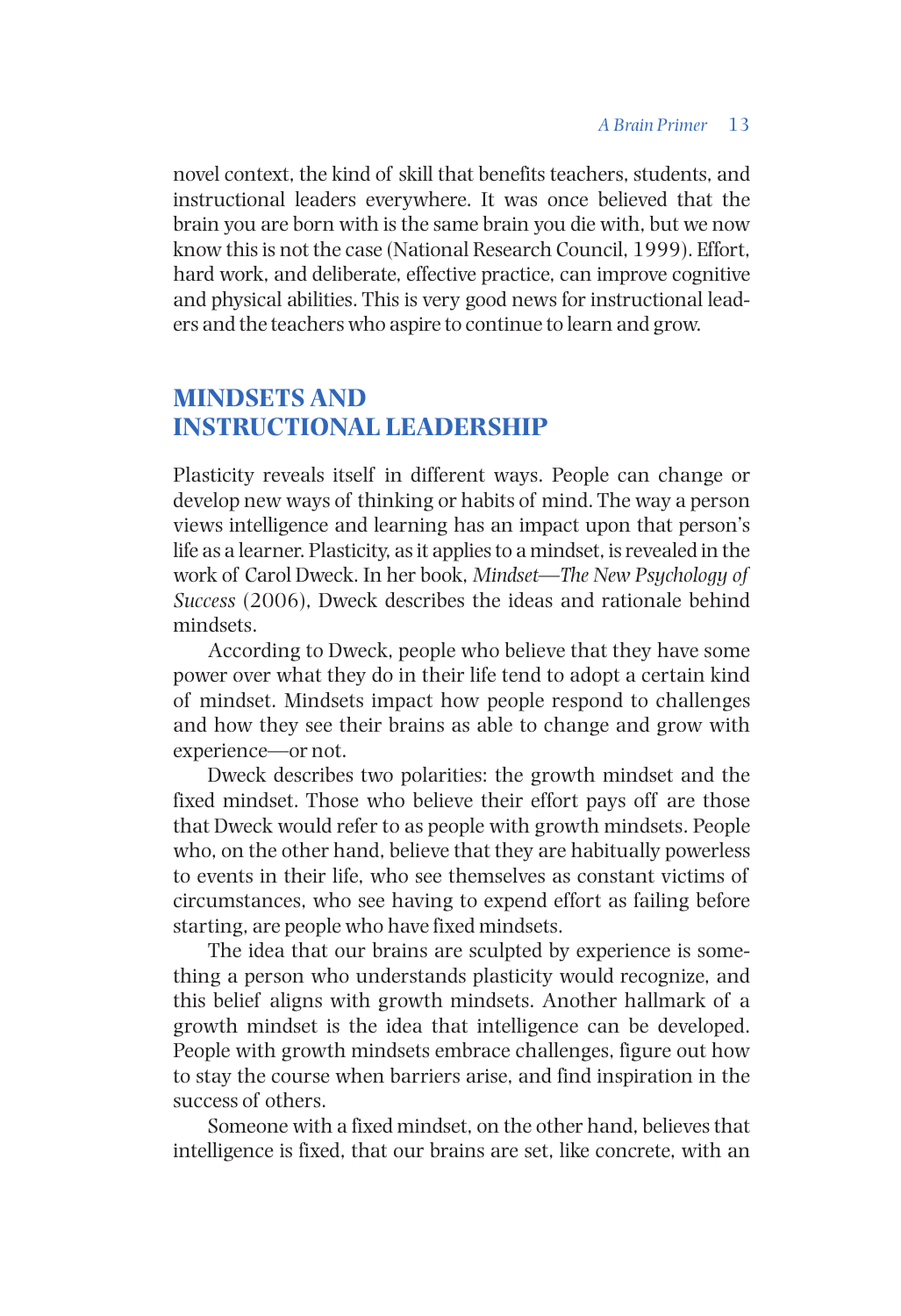inability to change regardless of circumstances. Fear of looking stupid is another hallmark of a fixed mindset. This fear may keep someone with a fixed mindset from asking a question to clarify, and that person may also avoid challenges or see effort as futile.

Mindsets are revealed in staffrooms and classrooms throughout our nation. Helping administrators, teachers, and students understand mindsets, how to recognize mindsets, and most importantly, how to nurture a mindset, can be incredibly helpful as our brain changes through our learning. Following are two tables that represent the evidence of the two different types of mindsets. These tables show that the instructional leader can play a role in the development of growth mindsets by implementing certain strategies.

| <b>Hallmarks of a Growth Mindset</b>               | Growing a Mindset Through                                  |  |  |
|----------------------------------------------------|------------------------------------------------------------|--|--|
| Sees challenges as exciting                        | Supporting teachers in efforts that<br>present a challenge |  |  |
| Persists through barriers                          | Assisting teachers in problem solving<br>through barriers  |  |  |
| Sees effort as a necessary component<br>to mastery | Measuring progress and providing<br>evidence of such       |  |  |
| Learns from criticism                              | Finding ways to give feedback<br>effectively               |  |  |
| <b>Hallmarks of a Fixed Mindset</b>                | <b>Fixing a Mindset Through</b>                            |  |  |
| Avoids challenges                                  | Pointing out failures of the past                          |  |  |
| Gives up easily                                    | Taking away control and choice                             |  |  |
| Sees effort as fruitless                           | Not recognizing efforts and their<br>impact on students    |  |  |
| Ignores Feedback                                   | Providing feedback in ways that<br>promote defensiveness   |  |  |

# **HOW MIGHT THE INSTRUCTIONAL LEADER SUPPORT A TEACHER STRUGGLING WITH THESE PRINCIPLES?**

A vital part of an instructional leader's skill set includes assisting teachers with the process of continually improving their practice,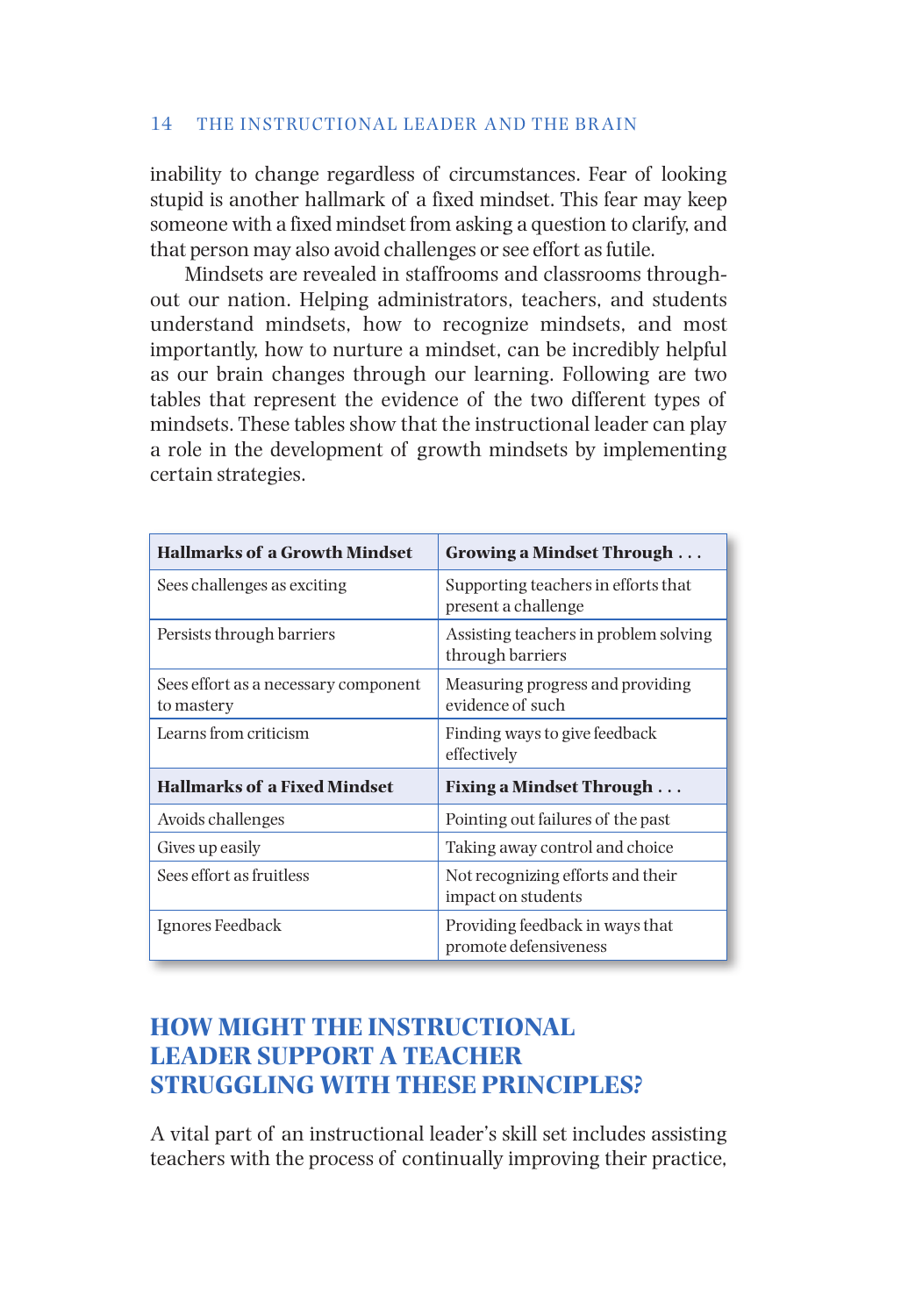and an extra measure of urgency is added when a teacher is struggling. After each chapter, several resources are included that the instructional leader can use to (a) quantify teachers' understanding and implementation of principles, (b) provide teachers with ideas for implementing effective methods, and (c) measure teachers' progress as they increase their understanding about the brain-compatible principles therein. Aside from the use of these tools, there are methods that can be included in the instructional leader's repertoire that will help to promote growth among the teachers.

# **CELEBRATE WHAT YOU WANT TO SEE MORE OF**

It's important for teachers to understand when they are becoming more effective (Marzano, 2003). One way to help teachers do this, after quantifying practice in some way (through the use of a rubric), is to mark the progress made and celebrate it. Finding links between the improved practice of teachers and the improved achievement of students is one of the most relevant and meaningful ways to do this. For instance, if a teacher has made a conscious effort to improve his practice with regard to memory systems, an instructional leader might ask that teacher to collect student work that will serve to indicate their ability to recall information from a content area, and then help the teacher find evidence of this in the student work. As teachers find evidence of improved recall, they need to ensure that it is celebrated in some way. This can be done, for example, by making a statement that clearly establishes the good that has come out of the teacher's learning: (a) "Seventy-six percent of your students have increased their engagement in learning tasks due to the fact that they have internalized the morning procedures in your classroom," or (b) "This science quiz shows that 26 out of 30 students recalled the rock cycle with 100% accuracy." These statements are filled with the reasons many teachers are committed to their profession.

By articulating what she wants to see more of, the instructional leader positively impacts her own practice, her teachers' practices, and the general instructional climate of the school.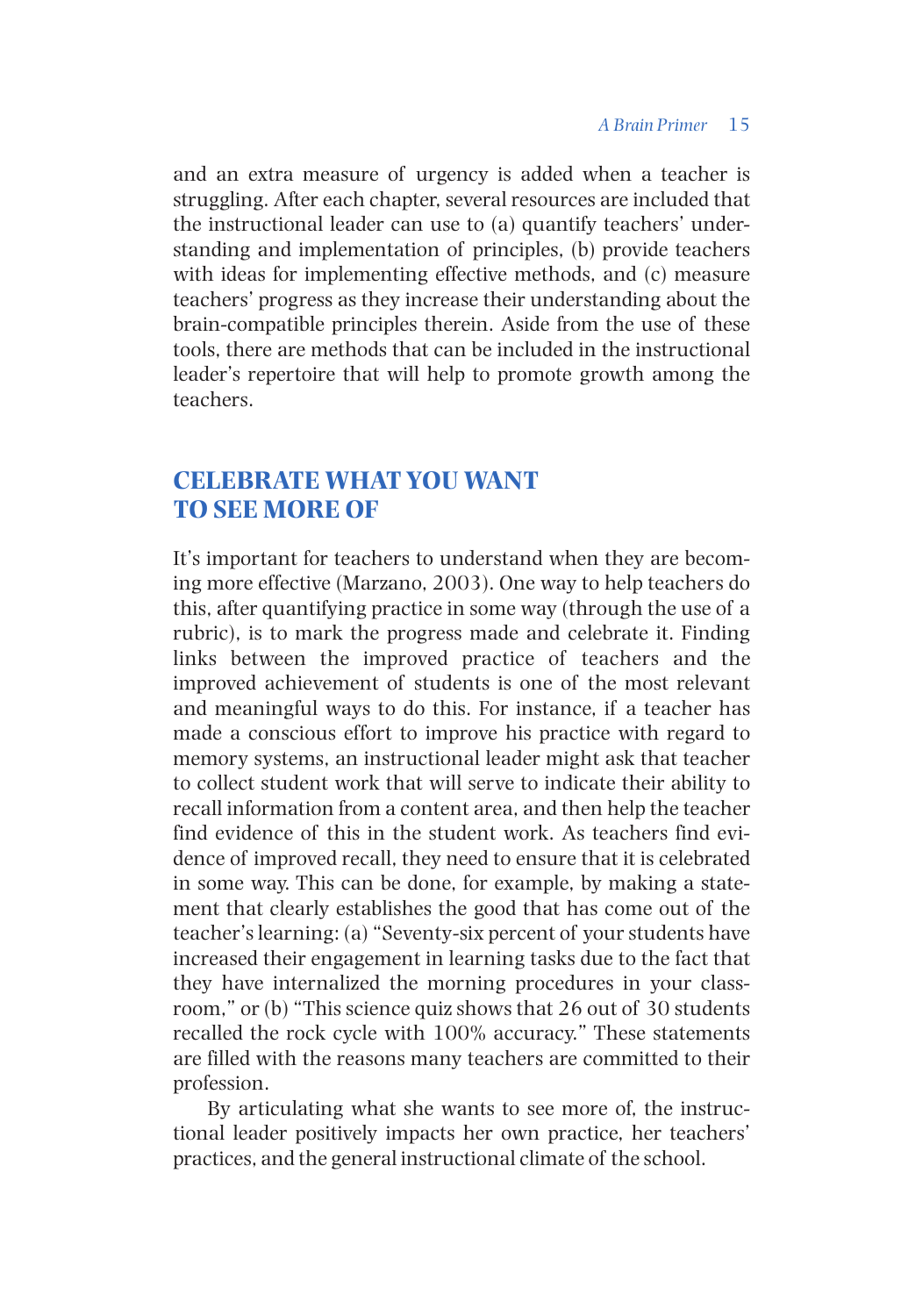# **USING THE SURVEY**

Feedback can elevate, motivate, and facilitate learning, and this is expanded upon later in the book. Following is a survey that could be used in several different ways. It would be a good idea to simply read the five questions that apply to each of the chapters as they are approached in the reading. The questions can act as a priming tool or allow for a gauge of prior knowledge on any given chapter. I would recommend a return to these questions after reading to measure progress in gaining information from the chapters. Alternatively, there might be a specific section in the book, for example, that is most relevant when beginning a new school year, and you might have your staff take a look at the questions to gauge their current knowledge level or understanding of the topic.

# **SURVEY FOR BRAIN-COMPATIBLE INSTRUCTIONAL LEADERSHIP**

| Disagree |  | Agree |  |  |
|----------|--|-------|--|--|
|          |  |       |  |  |

# **Chapter 1—A Brain Primer**

- 1. I can locate the basic structures of the human brain.
- 2. I can explain the basic structures and functions of the human brain.
- 3. I understand the role neurons play in the brain.
- 4. I can show why understanding how the brain works can help an instructional leader.
- 5. I understand the concepts of plasticity and mindsets and how they relate to educators.

## **Chapter 2—Emotions**

- 1. I can communicate vital information regarding emotions and learning to my teaching staff.
- 2. I understand how positive and negative emotional responses can impact learning.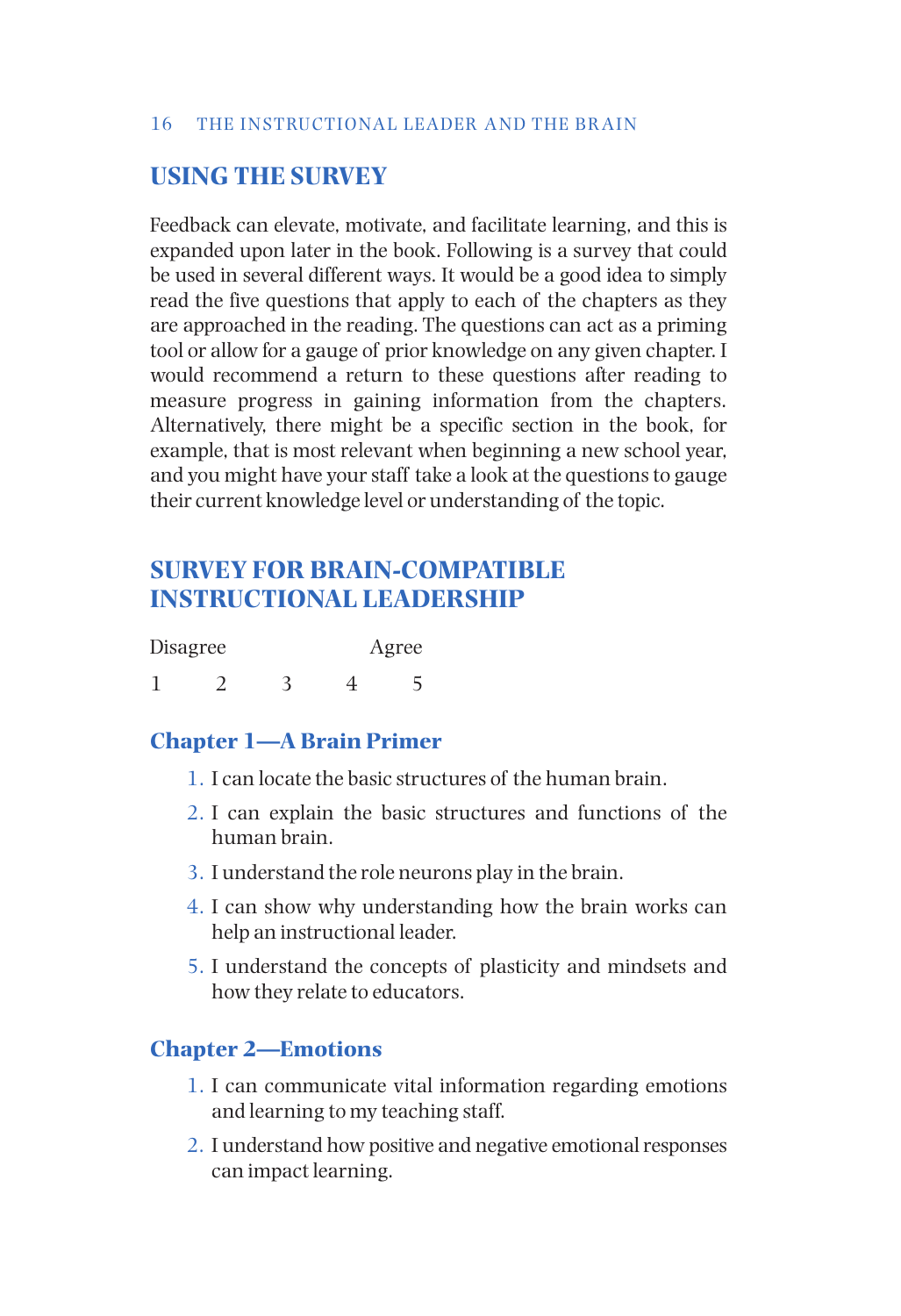- 3. I can share strategies about creating emotionally relevant learning experiences for students.
- 4. I can recognize a lesson that takes advantage of the beneficial emotions.
- 5. I can help a teacher plan learning experiences that elicit positive emotions.

## **Chapter 3—Attention and Engagement**

- 1. I can describe the relationship between attention and engagement.
- 2. I can share strategies that help gain a student's attention with teachers.
- 3. I can share strategies that help engage a learner with teachers.
- 4. I can recognize attention and engagement in a classroom observation.
- 5. I can assist a teacher in planning with qualities of engaging work in mind.

# **Chapter 4—The Power of Processing**

- 1. I can communicate the relationship between neural networks and processing.
- 2. I can share information with my staff about what factors enhance processing.
- 3. I can apply my understanding about processing to my work as an instructional leader.
- 4. I can analyze a lesson plan for adequate processing protocols.
- 5. I can apply the information about processing to what I observe during instruction.

# **Chapter 5—Feedback**

- 1. I can describe what is going on in the brain when a person receives feedback.
- 2. I can analyze a lesson plan for elements of effective feedback.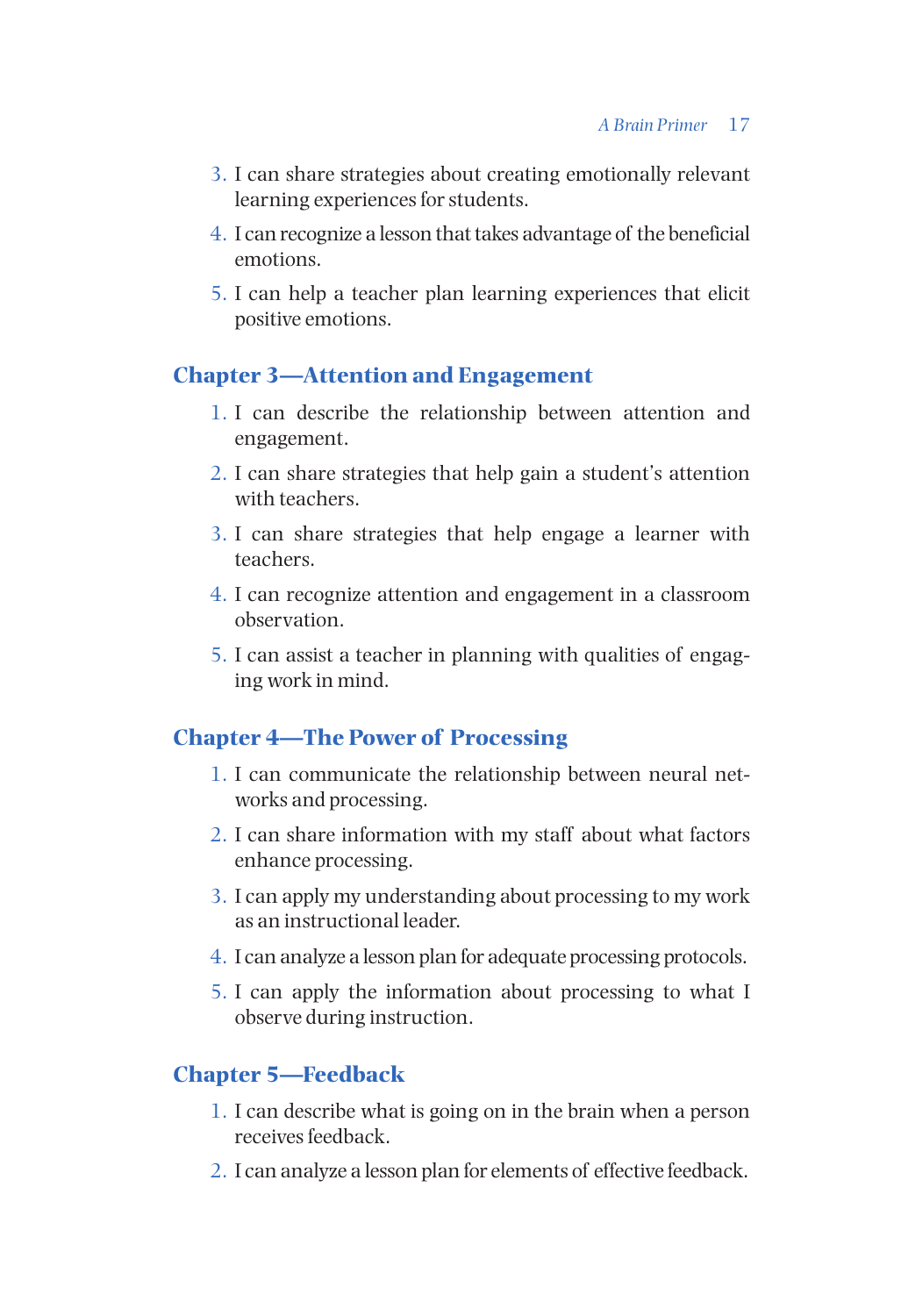- 3. I can share strategies with others regarding ways to provide feedback.
- 4. I can recognize and record effective feedback practices during instruction.
- 5. I can effectively give feedback to teachers.

## **Chapter 6—Memory**

- 1. I understand the difference between declarative and nondeclarative memory systems.
- 2. I understand the three different phases of memory (short term, working, and long term).
- 3. I can describe some things that inhibit robust memory formation in a classroom.
- 4. I can describe some strategies that enhance memory in a classroom.
- 5. I can evaluate a lesson in terms of attention to memory.

# CHAPTER SUMMARY

The human brain is an incredibly complex organ. Although the brain works in concert, there are some structures that have specialized functions. First, there are the hemispheres, one left and one right. Each hemisphere specializes in certain ways of thinking and dealing with the world. The cortex is the "wrapping" or bark of the brain. It is where the gray matter (composed of neurons) exists. The cerebellum is a structure that controls balance and movement, among other things. The brain stem's function is to promote automatic functions, like breathing and the beating of the heart.

There are four lobes of the brain and two strips within those lobes that serve several functions. The frontal lobes, which contain the prefrontal cortex, help us with executive functions such as critical thinking, goal setting, and delaying gratification. The parietal lobes are in charge of the perception people have of their body in space. The motor strip is a piece of cortical real estate behind the frontal lobes and serves as the area that helps people